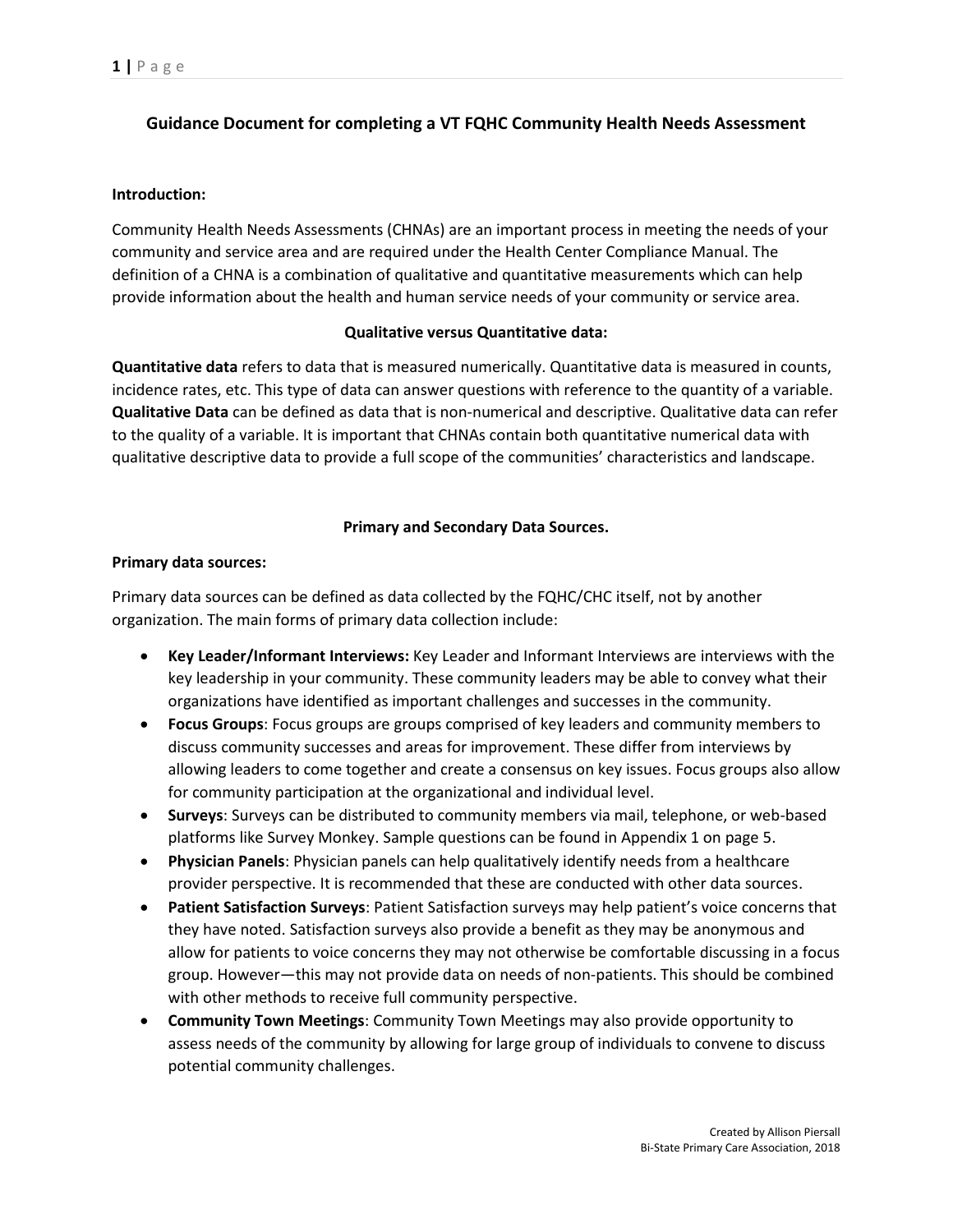## **Secondary Data Sources:**

These sources contain **qualitative** or **quantitative data** collected by outside organizations that may serve to identify strengths and areas of need in your community. These sources may have data at the State, County, or town level. Due to small population size, much of Vermont's secondary source data is available at the State or County level. **A list of secondary sources used by other VT FQHCs/CHCs may be found in the VT FQHC CHNA Secondary Data Source list.** These sources can include your local VT Department of Health office, local hospital CHNAs, local organizations such as non-profits, chambers of commerce, and larger national organizations such as the U.S. Census, CDC, etc.

## **What should the CHNA look like?**

There isn't a one-size fits all format for a CHNA, however, thorough CHNAs all have similar components that provide the detail needed for a complete picture of the community. In 2018, nine Vermont FQHCs were interviewed regarding their CHNAs, and their CHNAs were analyzed for similarities. Common elements were found in all of the CHNAs, and are listed below in detail.

## **Common Elements of Community Needs Assessments:**

**Introduction/Background:** Most CHNAs provide an introductory portion that provides general information on the service area. This can include unique geographical features, basic information on population and demographics such as the population or the size of the town, and any other unique information about the service area.

## **Map of Service Area:**

In addition to the geographical descriptions and basic information in your introductory portion of your CHNA, maps of your service area are also recommended. While much of your CHNA audience may be local community members and partners, including a map provides a visual representation of your service area. UDS Mapper is a tool that can be used to create a map of your health centers service area by Zip Code Tabulation Area or ZCTA. UDS Mapper also allows the user to apply layers to the maps to highlight Health Professionals Shortage Areas and Population. UDS Mapper also provides a visual map on other factors like Health Center Penetration of the Service area, Population Race/Ethnicity, and other important factors. These maps may service as a great bridge between the physical and geographical information in the introduction section to the Demographic and Socioeconomic profile explained below.

**Demographic and Socioeconomic profile.** The demographic and socioeconomic profile can be included in the introduction/background of the CHNA or it can be a standalone section. Using primary and secondary source data, as well as both qualitative and quantitative data, the CHNA should outline a demographic and socioeconomic profile for the service area. This should include information on a variety of socioeconomic and demographic topics that impact health (also referred to a social determinants of health). This can include information on average salaries, education levels and high school graduation rates, data on the number of racial or ethnic populations, information on homeless populations and/or references to any other special populations, etc.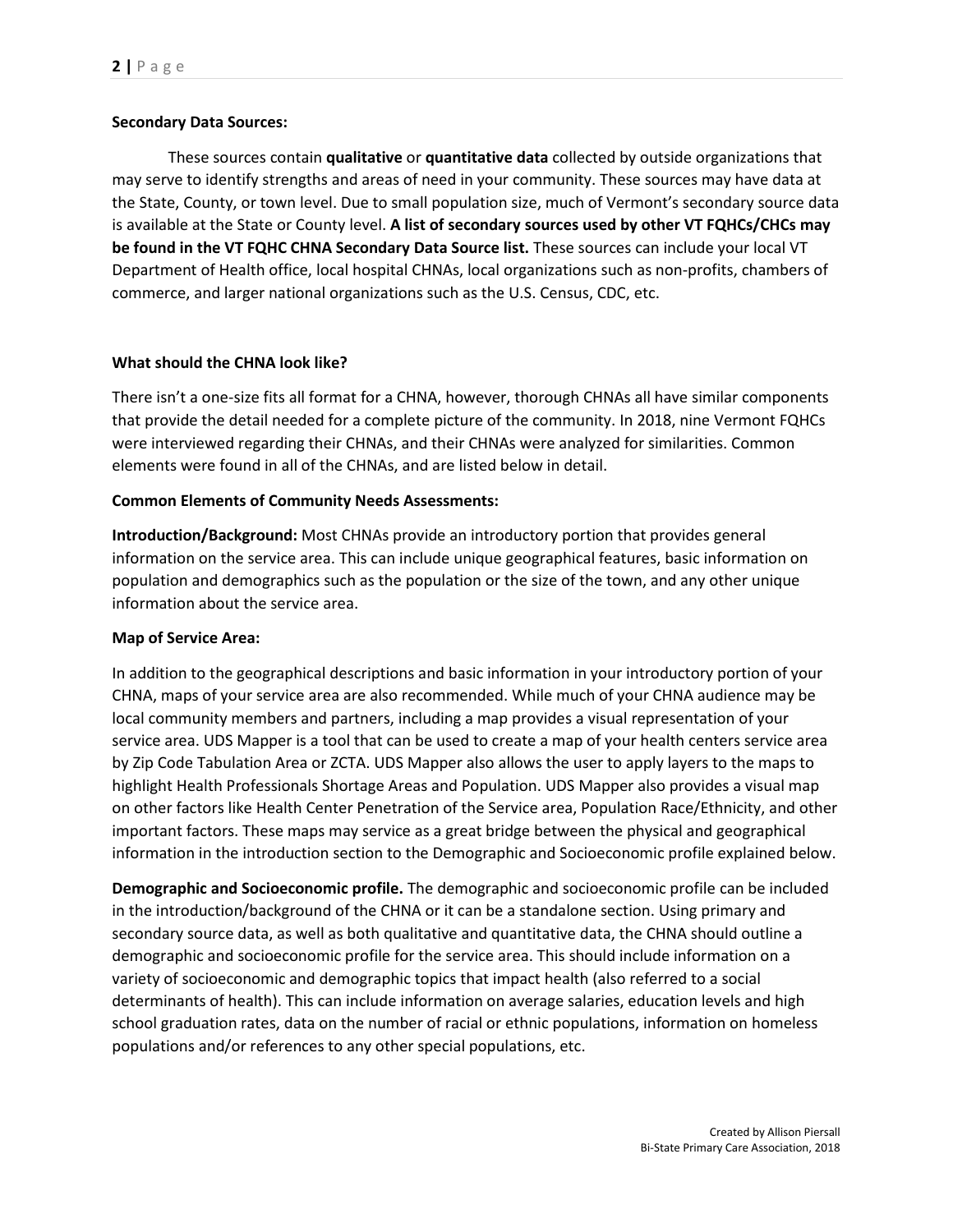## **Health Profile and Areas of Need**:

This section of the CHNA is where the main discussion of the communities health needs occurs. As data for the community health needs assessment is being collected, the health profile and needs for the service area will most likely become apparent. In this section, the findings of the data collection should be outlined for the audience. For example, if during data collection there is a large amount of data to support an increase in diabetes prevalence, this should be noted in this section. This section should discuss the health findings unique to the service area and how it compares to state and/or national data to highlight why this is a health issue in the community. For example, if teen pregnancy rates in the service area are 50% higher than the Vermont average and 30% higher than the national average then access to women's health and contraceptive services may be a community health need in the service area.

## **Data Tables, Charts and Visuals**:

Using visuals like data tables, charts and other graphics to illustrate the needs of your service area is highly recommended. If a visual serves to highlight a particular health need, it should be included in the CHNA under the subheading of the identified health need. This also helps to prevent the narrative section of the demographic/socioeconomic and health profiles from being a list of statistics or percentages and allows for more discussion. An example of an appropriate chart for a visual representation of a health need is provided below.

| <b>Health Indicator</b>                  | Incomes less than \$25,000 | Incomes Above \$25,000<br>And Less than \$50,000 |
|------------------------------------------|----------------------------|--------------------------------------------------|
| Report Fair or Poor Health               | 22%                        | 9%                                               |
| Report Poor Physical Health              | 16%                        | 5%                                               |
| Report Poor Mental Health                | 15%                        | 9%                                               |
| No Doctor Because of Cost                | 13%                        | 9%                                               |
| Overall Disability                       | 35%                        | 22%                                              |
| Diagnosed with Arthritis                 | 29%                        | 26%                                              |
| Diagnosed with Depression                | 39%                        | 26%                                              |
| Diagnosed with Asthma                    | 22%                        | 10%                                              |
| Diagnosed with Cardiovascular<br>Disease | 12%                        | 7%                                               |
| Diagnosed with Diabetes                  | 9%                         | 10%                                              |
| Diagnosed with COPD                      | 11%                        | 4%                                               |

Source: Community Health Centers of Burling SAC Application, 2018

#### **Existing Efforts to Address the Health Need**

When writing the health profile and identifying the areas of need in your CHNA it is important to also mention some of the existing efforts at your FQHC to address these needs. This does not have to be an exhaustive list, however this does help identify existing programs and reduce the likelihood of duplicated efforts in the future. For example, if teenage pregnancy is a health issue for your service area,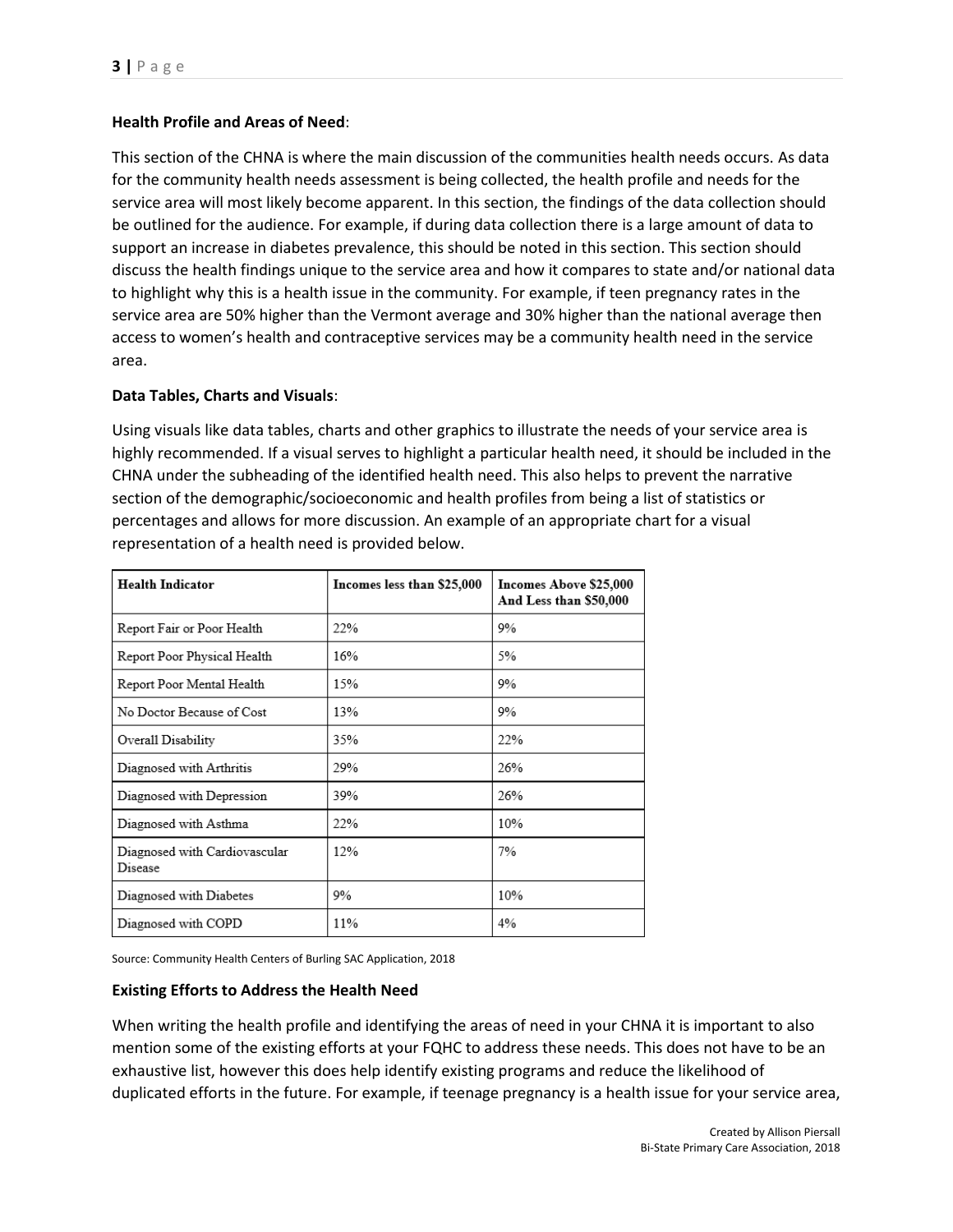and your FQHC provides women's health and contraceptive services and counseling, this should be noted. This can be included in your health profile under the subheading of the particular topic.

## **Conclusions:**

This section should provide a clear summary of the findings of the CHNA and begin the conversation of where the community should go from here. The conclusion section should summarize the key health issues identified, the existing services to address the health issues, and set the stage for the discussion of what the gaps in services are and how the health issues should be addressed going forward. This section does not need to outline a plan for addressing all the gaps in services, as this may be more appropriate in another document such as the health center strategic plan. However, the conclusion should set the stage for another discussion as to how these health needs can be addressed through service expansion, etc.

## **Other Considerations for a CHNA**

## **Linkage with Strategic Plan**

Many FQHCs surveyed used their CHNA as a part of the strategic planning process. This is a great approach as it allows the data gathered in the CHNA to guide the strategy for increasing services to meet the needs of the service area.

## **Partnering with local regional medical center of hospital**

Conducting a CHNAs can be a process for which time and staff resources are limited. Many FQHCs surveyed indicated that they do not complete the CHNA process alone as the data collection and analysis can be time consuming. However, most FQHCs do not contract out for their CHNAs as the information gathered is very important to their mission and strategic plan, so exposure to the findings is very important. One way that FQHCs can conduct their CHNA in a cost effective manner is to partner with the local regional medical center or hospital to conduct the CHNA. Hospitals conduct relatively large scale CHNAs and have greater access to resources to do so. Partnering with local hospitals is one way in which FQHCs can conduct a CHNA while building stronger relationships with the other healthcare organizations in the service area. Even if a FQHC is unable to partner with a local medical center or hospital, all hospitals publish their CHNAs and they can be used as a secondary data source to complement a FQHC CHNA.

## **What is the Timeframe for planning to Conduct a CHNA?**

#### **Timeline for Completing a CHNA**

CHNAs can be a lengthy process for an FQHC. Of the 9 FQHCs surveyed, the average amount of time to conduct a CHNA was approximately 6 months to a year. This time can increase if new community surveys are developed, new data sources are explored, or new focus groups are convened.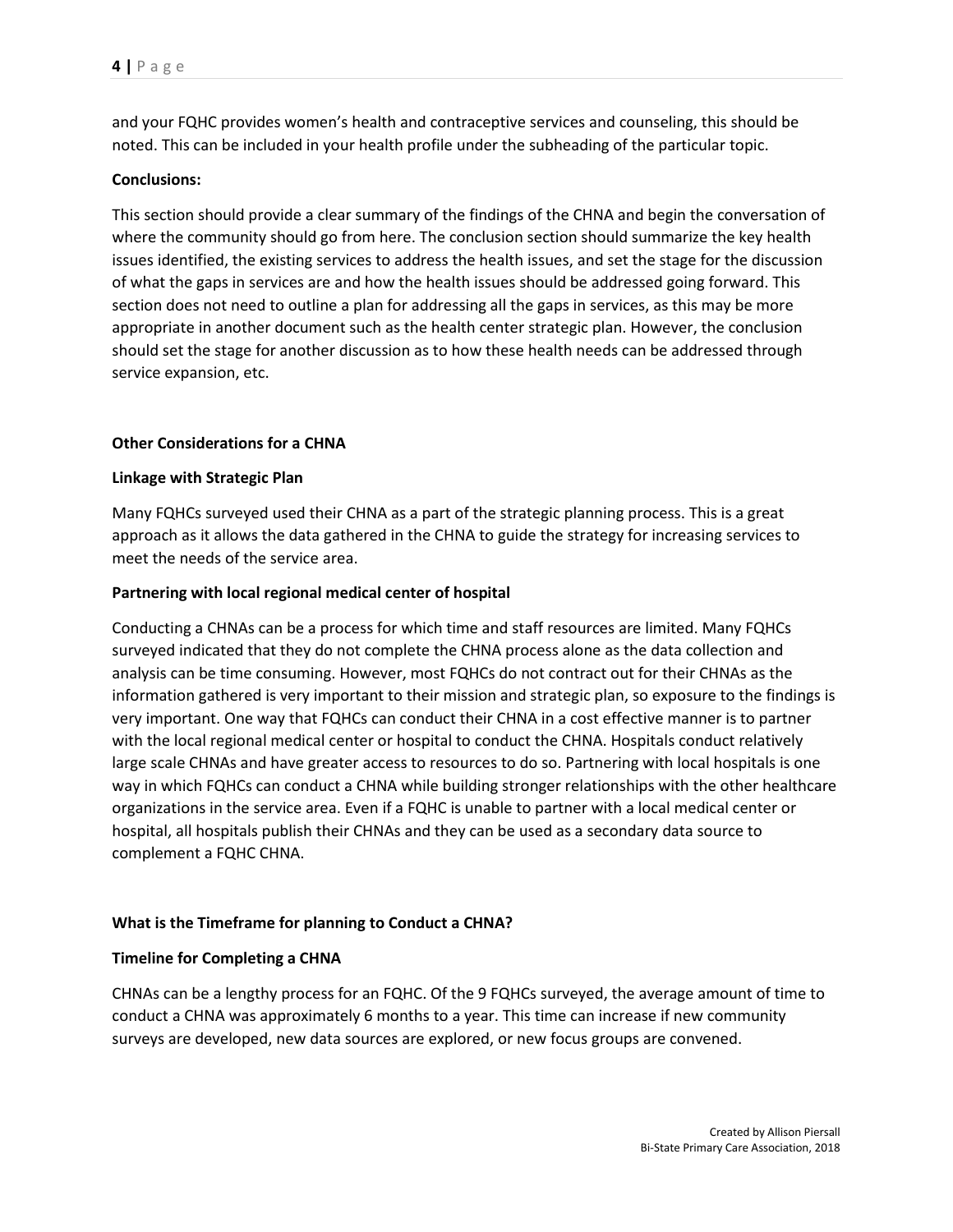## **How often are CHNAs conducted?**

FQHC CHNAs must be conducted **every three years** in accordance with the Health Center Compliance Manual and Health Center Site Visit Protocol. Per HRSA, completing these CHNAs at least once every three years for the current or proposed population allows for the FQHC to inform and improve the delivery of health care services for that population. That being said, of the FQHCs surveyed, many find that completing yearly updates to their CHNAs is helpful in addressing acute needs that arise and "keeps them on track" in addressing the health needs of their service area.

## **References:**

- 1. Deborah White. A Community Development Approach to Community Needs Assessment. Helms & Company, Inc.
- 2. Community Tool Box. Chapter 3: Assessing Community Needs and Resources. University of Kansas. 2018[. https://ctb.ku.edu/en/table-of-contents/assessment/assessing-community](https://ctb.ku.edu/en/table-of-contents/assessment/assessing-community-needs-and-resources)[needs-and-resources](https://ctb.ku.edu/en/table-of-contents/assessment/assessing-community-needs-and-resources)
- 3. Community Needs Assessment and Data-Supported Decision Making: Keys to Building Responsive and Effective Health Centers. National Association of Community Health Centers. 2012[. http://iweb.nachc.com/downloads/products/publication\\_jaime\\_121211.pdf.](http://iweb.nachc.com/downloads/products/publication_jaime_121211.pdf)
- 4. Trochim, William M. The Research Methods Knowledge Base, 2nd Edition. 2018, <http://www.socialresearchmethods.net/kb/>
- 5. CDC Community Needs Assessment Participant Work Book, 2013. [https://www.cdc.gov/globalhealth/healthprotection/fetp/training\\_modules/15/community](https://www.cdc.gov/globalhealth/healthprotection/fetp/training_modules/15/community-needs_pw_final_9252013.pdf)[needs\\_pw\\_final\\_9252013.pdf](https://www.cdc.gov/globalhealth/healthprotection/fetp/training_modules/15/community-needs_pw_final_9252013.pdf)
- 6. Best Practices for Community Health Needs Assessment and Implementation Strategy Development: A Review of Scientific Methods, Current Practices, and Future Potential. Centers for Disease Control and Prevention. 2011.

[http://www.phi.org/uploads/application/files/dz9vh55o3bb2x56lcrzyel83fwfu3mvu24oqqvn5z6](http://www.phi.org/uploads/application/files/dz9vh55o3bb2x56lcrzyel83fwfu3mvu24oqqvn5z6qaeiw2u4.pdf) [qaeiw2u4.pdf.](http://www.phi.org/uploads/application/files/dz9vh55o3bb2x56lcrzyel83fwfu3mvu24oqqvn5z6qaeiw2u4.pdf)

## **Appendix 1: Sample Survey Questions**

- Are you a resident of County/Service Area/etc?
- How long have you been a resident of this county/service area?